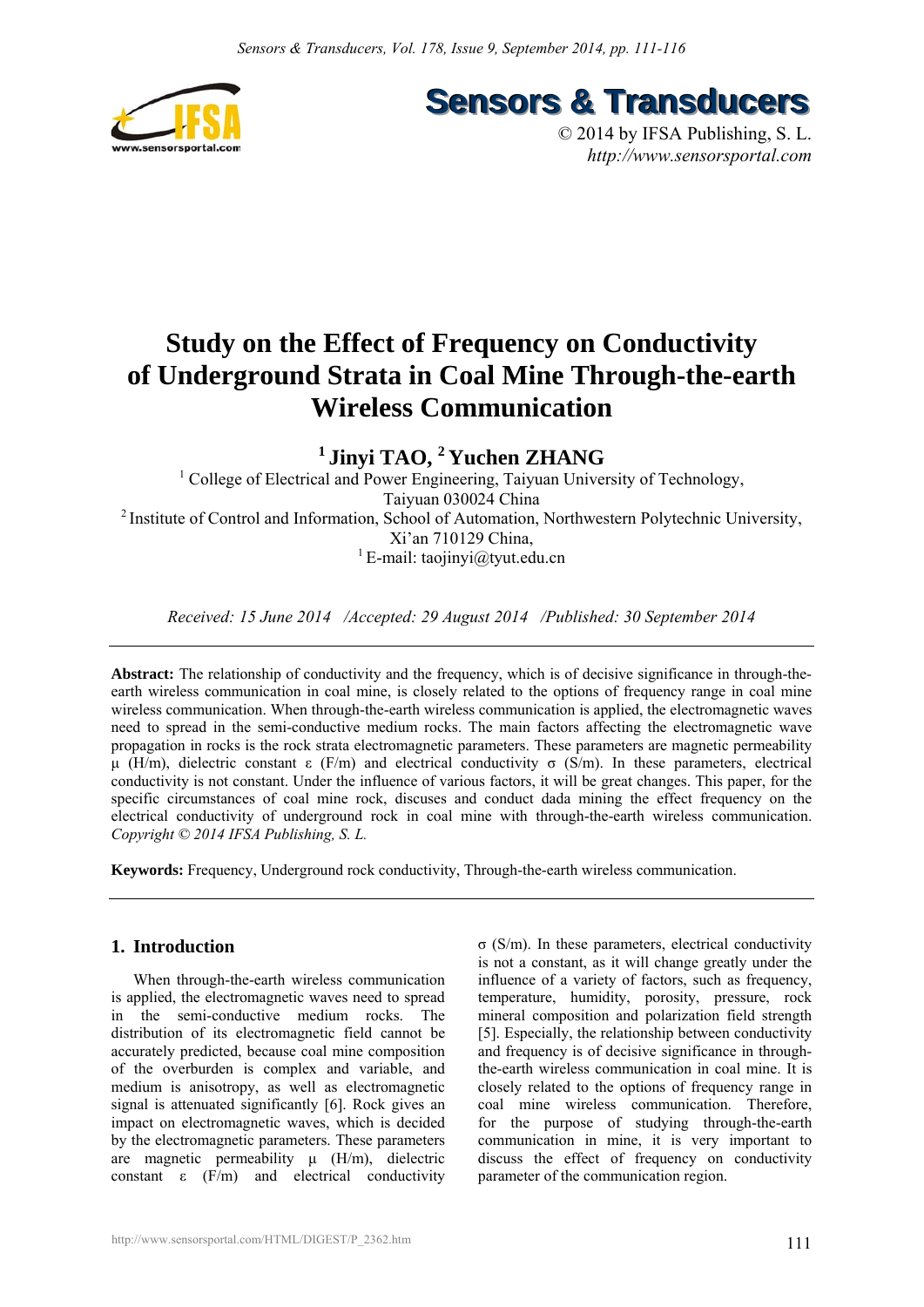# **2. The Impact of Electromagnetic Parameters on Electromagnetic Wave Propagation**

In the infinite homogeneous semi-conductive medium, the propagation of electromagnetic waves is:

$$
\overline{E} = \overline{E}_0 e^{-\beta r} e^{-j\alpha r} , \qquad (1)
$$

where  $\overline{E}_0$  is the constant vector. It shows that the initial amplitude of the electric field vector and the polarization direction. The r is propagation direction of the radius vector. As shown in (1), the amplitude is attenuator along the propagation direction of electromagnetic waves by e the exponential, in which

$$
\alpha = \omega \sqrt{\frac{\mu \varepsilon}{2} \left( \sqrt{1 + \left( \frac{\sigma}{\omega \varepsilon} \right)^2 + 1} \right)}
$$
\n
$$
\beta = \omega \sqrt{\frac{\mu \varepsilon}{2} \left( \sqrt{1 + \left( \frac{\sigma}{\omega \varepsilon} \right)^2 - 1} \right)},
$$
\n(2)

where  $\mu$  (H/m) is for the magnetic permeability, ε (F/m) as the dielectric constant, σ (S/m) for the conductivity, ω (rad/s) sent waves of angular frequency [1-3, 9-10].

In coal mine through-the-earth communication, communication medium is the semi-conductive medium. In order to decrease the amplitude attenuation of electromagnetic waves in their transmittance (that is to make β as small as possible), lower frequency (i. e. the smaller ω, the better) and larger semi-conductive medium should be used, which meets the  $\sigma$ >> ωε,  $\sigma/\omega \varepsilon$  >>1,  $\alpha$ ,  $\beta$  expression can be simplified as:

$$
\alpha \approx \beta \approx \sqrt{\pi f \mu \sigma} \tag{3}
$$

Obtained by (3), the frequency (f) and the conductivity  $(\sigma)$  are the main factors of the impact of electromagnetic wave propagation in the medium. They are the most important electromagnetic parameters for the through-the-earth wireless communication in coal mine [1-3].

# **3. General Characteristics of Rock in Coal Mine**

With coal sedimentary rock composed mainly by a multi-layer-like structure, respectively belong to different strata layers. Department generally has several layers of each layer of coal and rock. Therefore, in the transmitting antenna of the electromagnetic field within the reach of the communication area, it can include some belonging to different geological rock formations. Since the existence of tectonic movements, each very different angle buried rock, coal and rock angle from 0° to 90°. The shape of a gently inclined rock and steep, and its angle is not buried in stone. The same rock, in some areas may be gently inclined, while in other regions may be tilted or inclined, the most common are sloping gently inclined rock and rock. Meanwhile, the spacing of the seam there is a large difference in the thickness of the rock apart. Extension direction in their likely, rock is thickening or thinning or even pinch bifurcation and fracture. Coal in the form of rock lines, sandstone is most common. The rock and the broad, along the strike of up to hundreds of kilometers to tens of meters in thickness 0.1 m, followed by shale and mudstone, mostly in their thickness between 0.1 to tens of meters, and the extension of a large range [6].

In the process of establishing of through-the-earth communication, the most crucial task is to acquire the electromagnetic parameters of the coal seam used for wireless communication and the surrounded roof and floor. The roofs of coal seams are generally made of mudstone and sandstone, as well as conglomerate; the floor can be made of carbonbearing clay, mudstone, and rare sandstone.

# **3.1. The Earth Formation of the Electromagnetic Parameter**

The effect of rock strata on the electromagnetic waves is determined by the strata's electromagnetic parameters. These parameters are magnetic permeability μ (H/m), dielectric constant ε (F/m) and electrical conductivity  $\sigma$  (S/m). By Magnetic, the sedimentary rock is a typical anti-magnet –namely that they are not magnetic. The magnetic permeability μ is approximately equal to the magnetic permeability in vacuum (i. e. the value of  $\mu$ ) is approaching  $4\pi \times 10^{-7}$  H/m). Rock's dielectric constant ε relates to frequency of the polarization field, the relationship between ε and frequency is decided by the water content of rocks. The dielectric constant ε of dry sedimentary rock is fixed for all frequencies. Rock's humidity mostly influences audio and sub-audio frequency. The difference of dielectric constant ε between dry and the moistest rocks can reach several orders of magnitude. As for the electrical conductivity  $\sigma$ , the sedimentary rocks are semiconductors, its conductivity is not constant. Under the influence of various factors, such as temperature, humidity, porosity, pressure, rock mineral composition, frequency and polarization field strength, there will be great changes in conductivity.

#### **3.2. The Impact of Frequency on the Conductivity of Rock**

The relationship between conductivity  $\sigma$  and the frequency is of decisive significance in through-theearth wireless communication in coal mine. It is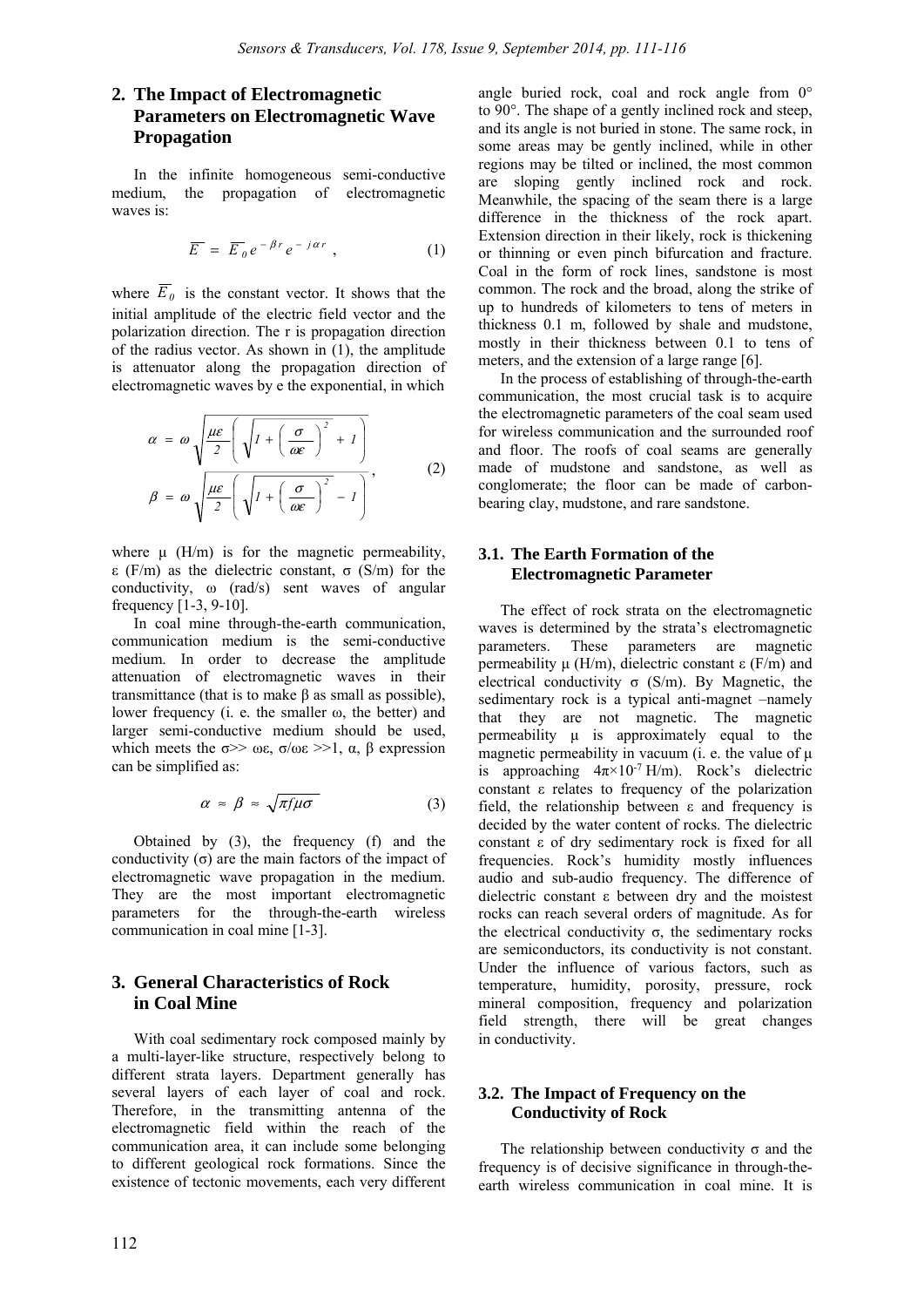closely related to the options of frequency range in coal mine wireless communication. The frequency offset coefficient  $\xi$  can be used to describe the frequency offset of the electrical conductivity in the electromagnetic fields. The conductivity coefficient of the frequency offset can be expressed as:

$$
\xi = I - \frac{\sigma(\omega)}{\sigma(0)},\tag{4}
$$

where  $\sigma(\omega)$  and  $\sigma(0)$  are the conductivity with frequency  $\omega$  and 0. If  $\xi = 0$ , it means that the conductivity and frequency are independent. When there is  $\omega \rightarrow \infty$ , the limit of the frequency offset coefficient is  $\xi(\infty) = -\frac{\sigma(\infty)}{\sigma(\theta)} = -0.25n^3 \sqrt{m}$ . n is

the valence of the electrolyte and m is the concentration of the electrolyte (mol / l).

In order to measure the conductivity, the electromagnetic field need be established in the rocks. With the raising of the electromagnetic wave frequency, its shock energy loss will increases and the penetration depth of electromagnetic waves in rocks will be reduced.

# **3.3. Other Factors that Affect the Electrical Conductivity**

#### **3.3.1. The Effect of the Rocks' Porosity on the Electrical Conductivity**

Sedimentary rock formations may be electrically conductive, and may also have ionic conductivity. Electronic conductivity depends on the existence of free electrons in the mineral crystals. The number of free electrons is closely related to impurities in the crystal. Less than one percent of impurities in the semiconductor rocks can lead to the concentration change of free electrons or holes up to several orders of magnitude. The ionic conductivity of the rock is mainly due to the ionic in the salts saturated solution. When rock is dry, it is perfect dielectrics. When rock is damp, the conductivity will change up to several orders of magnitude. The formation of rock electrolytic conductivity mechanism is very complex. With the enhancement of degree of dispersion of rock porosity, along with the function of water penetrating into rock layers, the number of ions in the crystal and the amount of minerals integrated into the water are rising, then causing the increase in the conductivity of rock. On the contrary, with the improvement of the degree of the rock water's mineralization and grinding, the adsorption capacity of minerals of ions in the water will be strengthened. In addition, the electrical conductivity of water in the rock will be reduced.

The expression of conductivity of the rock soaked in the water  $\sigma_w$  is

$$
\sigma_{W} = \sigma_{r} \frac{1 - \sqrt[3]{(1 - k_{\xi})^{2}}}{1 + 0.25 \sqrt{1 - k_{\xi}}}, \qquad (5)
$$

where  $\sigma_r$  is the conductivity of aqueous solutions,  $k_{\xi}$  is the porosity of the rock. Visibly, the conductivity of the water-saturated rock depends largely on its porosity. The curves are shown in Fig. 1.



**Fig. 1**. The change of vary soaking rock conductivity  $\sigma_W$  with porosity  $k_\xi$ .

# **3.3.2. The Effect of the Temperature of the Rock on the Electrical Conductivity**

The conductivity  $\sigma$  is also related to the temperature of the rocks, because the conductivity of the solution in the rocks relates to the temperature to a great extent. The relationship of the conductivity and temperature of the solution is:

$$
\sigma_t = \sigma_0 \left[ I + \rho_t (t - t_0) \right], \tag{6}
$$

where  $\sigma_t$  and  $\sigma_0$  is conductivity of the solution separately at the temperature of t and to.  $\rho_t$  is the temperature coefficient.

In coal mine, the temperature change is little on the same level of rock. However, along with the increase of the depth, the temperature of the rock formations will raise. In general, if the depth of mine increases 100 m, the temperature will raise 3 ºC.

# **4. The Design of a Measurement Method of the Conductivity in Underground Coal Mine**

#### **4.1. The Connecting Methods of Coal Mine Underground Grounding Electrode**

The connecting methods of coal mine underground grounding electrode are shown in Fig. 2.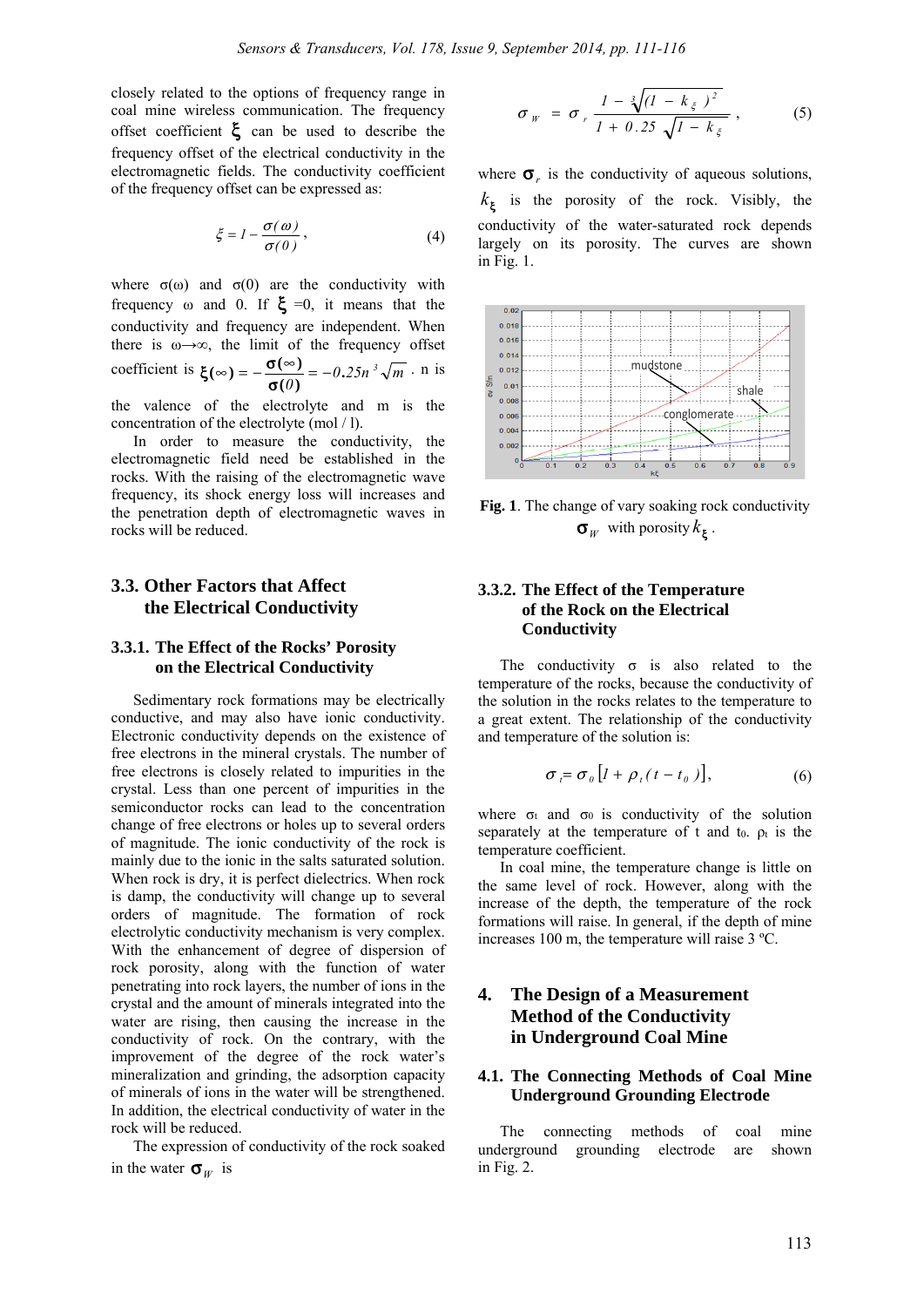

**Fig. 2.** The connecting methods of coal mine underground grounding.

Where the A and B is the emission grounding electrode. By the signal source S, a current I in the rocks can be generated in the A and B loop. The P and Q is the receiving grounding electrode. The four grounding electrodes are arranged symmetrically along a straight line. The distance between the receiving electrodes P and Q to the emission electrode A and B is equal. That is  $r_{AP} = r_{BO}$ . At the same time, the distance to the AB center is equal too. If it meets that the size of the measured rock is much larger than the size of the electrodes, the electrodes can be regarded as a point electrode. On the surface of the rock, the voltage between the receiving electrodes P and Q is:

$$
\Delta U = U_P - U_Q = \frac{I}{2\pi\sigma} \left( \frac{I}{r_{AP}} - \frac{I}{r_{AQ}} + \frac{I}{r_{BN}} - \frac{I}{r_{BP}} \right), \quad (7)
$$

where I is the current of the emission electrode circuit,  $r_{AP}$ ,  $r_{AO}$ ,  $r_{BO}$ ,  $r_{BP}$  are the distance from the emission electrodes A and B to the receiving electrode P and Q. In the symmetric setting, there are  $r_{AP} = r_{BP}$ ,  $r_{AQ} = r_{BQ}$ . When the distance of the emission electrodes A and B is L and the distance of receiving electrodes P and Q is l, the Formula (7) change into (8).

$$
\Delta U = \frac{4ll}{\pi \sigma \left( L^2 - l^2 \right)}\tag{8}
$$

The general requirement is to take  $l = 0.2 L$ , it can get Formula (9):

$$
\sigma = \frac{I}{I.2 \Delta U \pi L} = \frac{I}{K} \frac{I}{\Delta U},\tag{9}
$$

where  $K=1.2\pi L$  is called the apparatus coefficient of the measuring apparatus. It is obvious that in order to measure the conductivity  $\sigma$ , the measurement of the current I in the emission electrodes A and B loop and the voltage ΔU between the receiving electrode P and Q must be conducted.

In Fig. 2, point O is on the symmetry axis of the four buried electrodes and the depth from the rock surface to the point O is h, the expression of current density j of the point O is:

$$
j = \frac{4I}{\pi L^2 \left[ \sqrt{I + \left( \frac{2h}{L} \right)^2} \right]^3} = j_0 \frac{I}{\left[ \sqrt{I + \left( \frac{2h}{L} \right)^2} \right]^3}, \quad (10)
$$

when the h = L,  $j \approx 0.09j_0$  and h=3L,  $j = \frac{1}{194} j_0$ . Be made  $H_{\theta} = \frac{2h}{L} = t g \gamma$ , there will be

$$
\frac{I(H_{\theta})}{I} = \frac{2}{\pi} \operatorname{arctgH}_{\theta} \tag{11}
$$

To guarantee that the measurement deviation is less than 10 %, there will be  $I(H_0)/I=0.9$ ,  $H_0=6.3$ , L=h/3.15. Obviously, it must be ensured that the distance L between the emission electrode A and B is less than 1/3.15 of the thickness of rock h. If the requirements of the measurement deviation is less than 5%, there will be  $I(H_0)/I=0.95$ ,  $H_0=12.7$ , L=h/6.35. If the multi-layer rocks of different conductivities exist within the measured region, the final measurement results are the average conductivity of the multi-layer mediums.

#### **4.2. The Frequency Selection of the Signal Source S in the Conductivity Measurement Circuit**

The high-frequency cut-off frequency depends on the equivalent capacitance of the electrode and the setting size of the ground electrode. If the medium to be measured mainly has high frequency conducting current, the high-frequency cut-off frequency of the four-electrode device is met:

$$
f \le 8.14^4 \frac{4}{\sigma (L+l)^2} \tag{12}
$$

It can be obtained that the range of the measured conductivity is  $2{\sim}10^{-4}$  S/m, the size of buried electrodes: *l*=200 mm, *L*=1000 mm, the range of the highest cut-off frequency of the four-electrode device is 6 kHz~121 MHz.

#### **4.3. Design of Measurement Circuit of the Conductivity of Underground Rock**

The technical parameters of the rock conductivity measurement circuit are as followed:

1) The sending frequency range: 1 kHz  $\sim$  120 kHz,

2) The measured conductivity range:  $10^{-4}$  ~  $2$  S/m,

3) The size of buried electrodes: *l*=200 mm,

*L*=1000 mm,

4) The electrodes' diameter is 20 mm,

5) The apparatus coefficient:  $K=1.2\pi L=3.76$ ,

6) The input resistance of the differential

amplifier R>2 MΩ.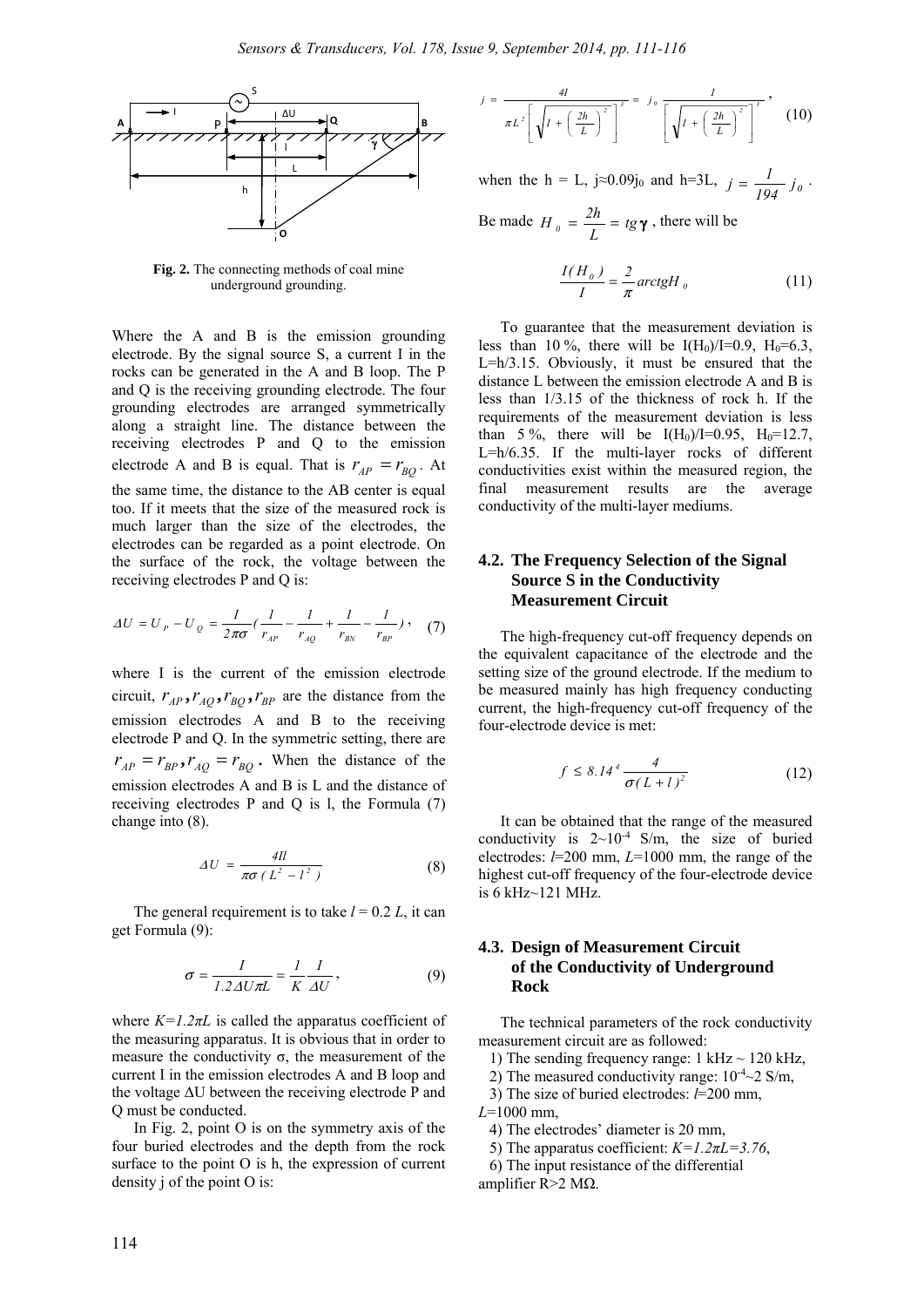The block diagram of the measurement circuit is as follows:



**Fig. 3.** The block diagram of the measurement circuit.

# **5. The Method of Certifying the Effect of Frequency on Conductivity of Rocks**

In the measurement process, the signal frequency should be selected. An electromagnetic field in the rock will be excited. In the area of the fluctuating electromagnetic field,  $r_1$  and  $r_2$  are the two selected measurement points, Hr1 and Hr2 respectively represent the amplitude of the magnetic field strength of these two points. The measurement diagram is shown in Fig. 4.



**Fig. 4.** The measurement diagram.

Then, there is the following formula:

$$
H_{r2} = H_{r1} e^{-\alpha (r_2 - r_1)}, \tag{13}
$$

where  $r_1$  and  $r_2$  are the distances from the measuring point to the origin point O separately, and  $r_1 \le r_2$ ,  $\alpha$  is the attenuation coefficient.

$$
\alpha = \frac{\ln \frac{H_{r2}}{H_{r1}}}{r_2 - r_1}
$$
(14)

During the measurement process, two different frequencies f1 and f2 are selected to measure**,** and then get two attenuation coefficient  $\alpha_1$  and  $\alpha_2$  are obtained. Thus, we can obtain a conductivity of:

$$
\sigma = \frac{2\alpha_1\alpha_2}{\omega_1\omega_2\mu} \sqrt{\frac{\alpha_1^2\omega_2^2 - \alpha_2^2\omega_1^2}{\alpha_2^2 - \alpha_1^2}},
$$
(15)

where  $\omega_1$  and  $\omega_2$  are the angular frequencies which are corresponding to the frequencies  $f_1$  and  $f_2$ respectively. μ is the formation permeability.

#### **6. Conclusions**

In the underground coal mine, the relationship between conductivity and frequency of natural-buried rocks is quite complex. Due to a variety of different factors and burial conditions, the conductivity will be varied within a wide range

1) Under the influence of a variety of factors, such as frequency, temperature, humidity, porosity, pressure, rock mineral composition and polarization field strength, the conductivity measurement results will change greatly. Therefore, in the measurement, different frequencies should be chose.

2) In the actual measurement, a few measuring points should be selected; several measurements can be done in the different directions of the rock and then note the average of the measurement results.

3) When the conductivity is measured in the coal mine, it is better to try to choose the roadway without any metal, cable, wire rope to lay the measuring electrode. However, in the highly mechanized modern mines, it is not easy to achieve the conditions mentioned above. These issues should be considered when the actual measurement is conducted in the future.

4) The offset and dispersion of conductivity of multi-layer structure rocks is greater than uniform rocks. If the seam around the coal is relatively uniform, the rock can be regarded as a uniform rock to study. The anisotropy coefficient should not be more than  $1.3 \sim 1.5$ . If the structure of rocks is multilayer, the influence of anisotropy on the measurement results is still very serious.

#### **Acknowledgements**

We want to thank the Natural Science Foundation of Shanxi Province of China (2013011019-2) for supporting the project, as well as the authors of references for their contributions to many of the results and ideas illustrated here.

#### **References**

[1]. Jinyi Tao, The analysis of the measurement method of conductivity of underground rock with throughthe-earth wireless communication in coal mine, *Journal of Computational Information Systems, Binary Information Press*, Vol. 8, Issue 20, 2012, pp. 8389-8396.